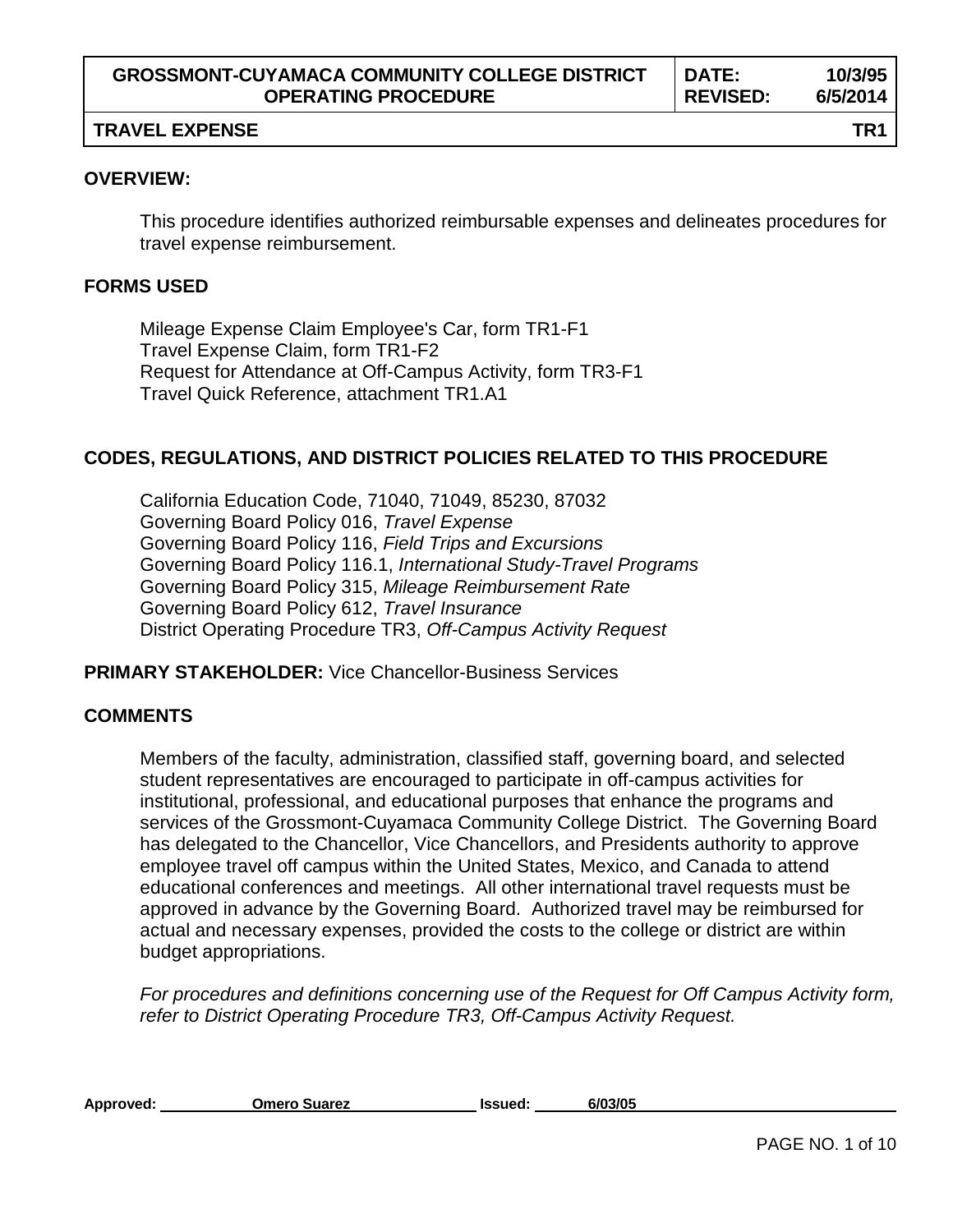# **GUIDELINES AND DEFINITIONS**

## I. General

- A. Non-qualifying Activities or Events: Reimbursement will not be authorized for meetings of professional organizations whose interests are outside the scope of the employee's normal work assignment. Activities or events outside the scope of the employee's normal work assignment include labor union or meet and confer activities. Activities or events such as representing a union/meet and confer member during a grievance, mediation, arbitration or meeting, are not reimbursable regardless if such activity or event took place during working hours or after working hours. All collective bargaining activities in which an employee is representing a union or meet and confer work group are also non-reimbursable for travel expenses. Meetings where participants receive college credit, or meetings that pay a salary or honorarium covering full expenses incurred to participants is also not authorized for reimbursement.
- B. Activities or Events reimbursed by outside agency: Occasionally, an employee is authorized to attend meetings called by an agency of the State of California or other agency and the travel expenses are to be reimbursed by that agency. When it is required that the District initially pay the travel expenses, the employee shall note the agency to be billed and provide authorizing documents when requesting travel approval. The District shall be responsible for billing the agency for reimbursement of expenses after the employee provides the necessary receipts and completed forms.
- C. Non-attendance: If an employee, because of business reasons, cannot attend a previously approved conference or event, and the non-attendance is approved by the Chancellor or his/her designee, then unavoidable prepaid expenses that cannot be recovered will be paid by the District. If the non-attendance is not approved, then the employee must reimburse the District for applicable prepaid expenses. If the employee fails to cancel guaranteed reservations or other arrangements that result in charges that could have been eliminated had the employee acted, the employee is responsible for those costs.
- II. Transportation
	- A. Reimbursable expenses include all necessary official travel on railroads, airlines, buses, and other usual means of conveyance, including trolleys, shuttles, ferries, and subways.
	- B. All employees are expected to use the most economical mode of transportation where practical.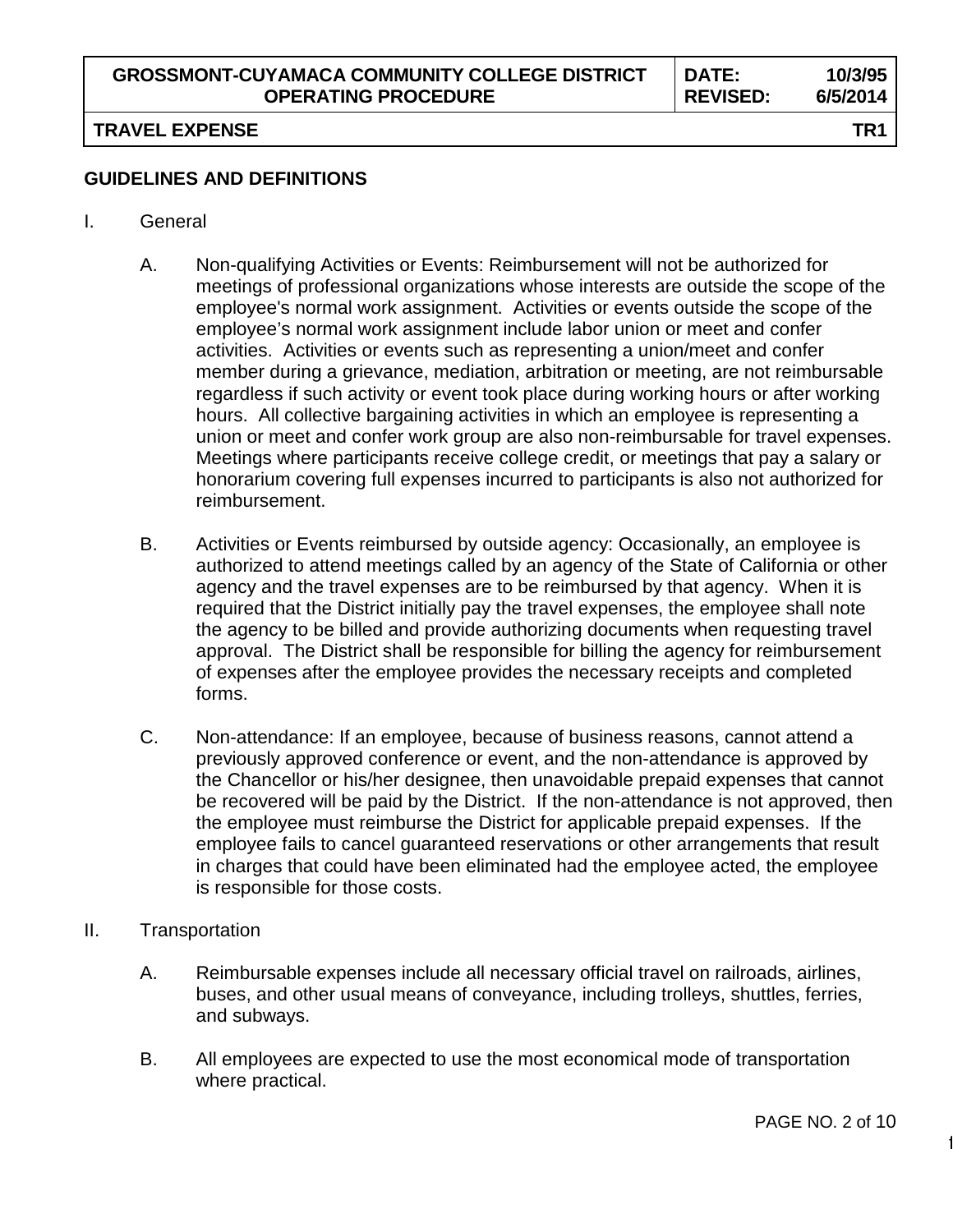## **TRAVEL EXPENSE TR1**

- C. Mileage reimbursement for out-of-town travel will not exceed the lowest commercial unrestricted airfare.
- D. Transportation to and from residences to the commercial carrier terminal, if by private vehicle, is reimbursed at the established business mileage rate. If by commercial carrier, reimbursement is at actual cost.
- E. Transportation to and from the commercial carrier terminal at the conference or meeting location to a hotel, by shuttle, bus, taxi, or whatever is most practical under the circumstances, is reimbursable.
- F. Automobile rental for the purpose of ground transportation is reimbursable when attending a conference or meeting to which the employee has traveled by commercial carrier. The cost of a standard car rental, including the daily charge for collision damage waiver, is reimbursable. Larger groups may rent a larger car or van if necessary.
- G. Piloting or chartering a private or personal aircraft when traveling within the scope of District business is not authorized.
- H. Local travel is defined as within San Diego County.
- III. Mileage Reimbursement

Any employee who is required to travel from his/her assigned work site in the performance of assigned duties is authorized to use a personal vehicle and receive reimbursement for business mileage accrued through such use. Business mileage is defined as mileage that an employee incurs on college business that is in excess of the employee's usual commuting miles on a regularly scheduled business day. This includes faculty travel to teach at remote, off-campus sites, provided that the distance to the teaching site exceeds their normal commute to the college. The round trip mileage established for reimbursement between Grossmont/District Services and Cuyamaca is 22 miles round trip. Reimbursement for business mileage is subject to the following stipulations:

- A. On a regularly scheduled business day, "business mileage" is simply the mileage in excess of an employee's normal commuting mileage. For example, if the employee's normal commute is 50 miles, and he/she drove 30 miles to and from a workshop from his home, there would be no reimbursement; if he drove 70 miles between his home and the workshop, he would be reimbursed for 20 miles.
- B. On a non-regularly scheduled business day, "business mileage" is all the mileage driven on approved District business. If the employee's regular workweek was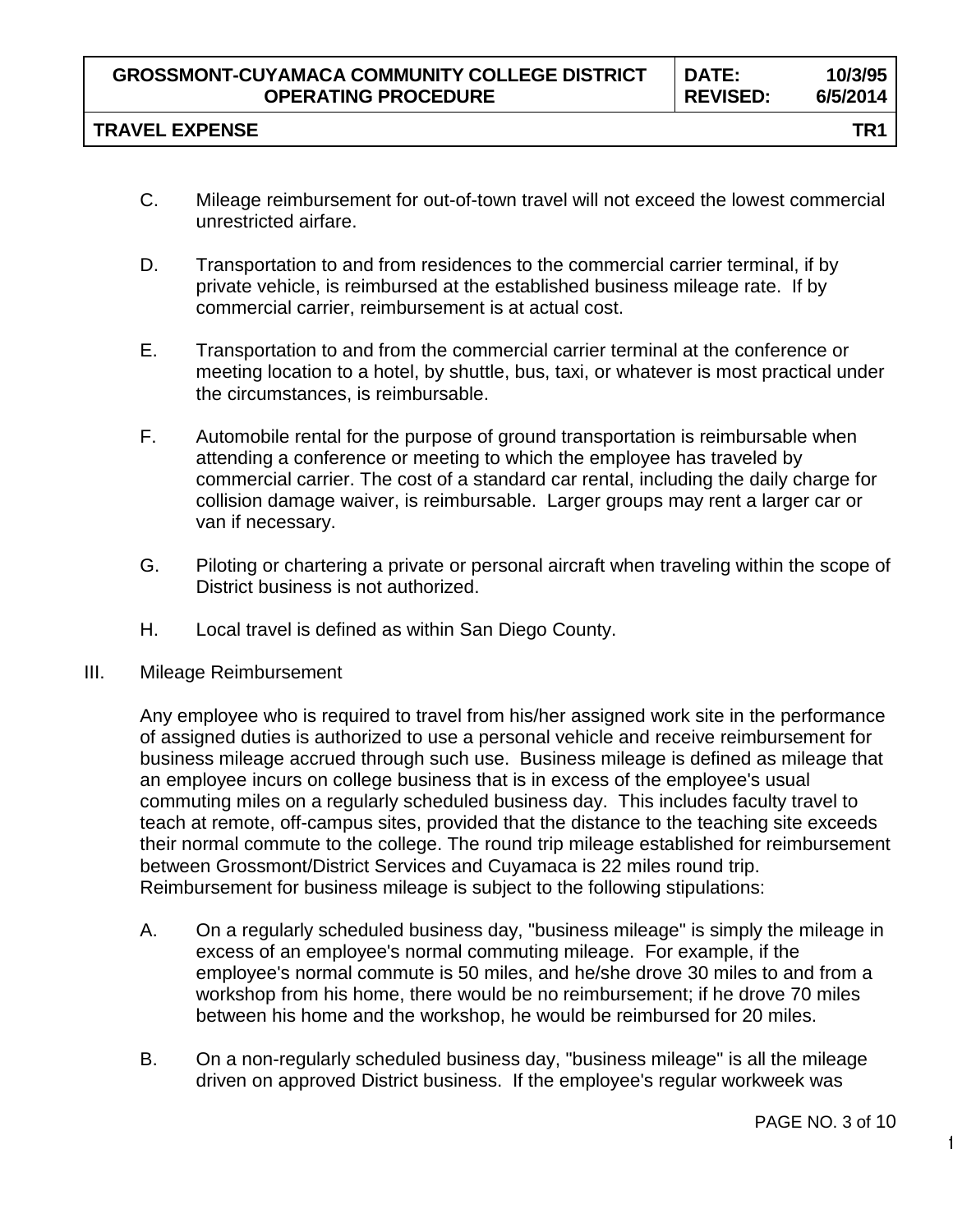# **TRAVEL EXPENSE TR1**

Monday through Friday, and if he/she drove the 70 miles to and from a workshop held on Saturday, then the business mileage would be the full 70 miles.

- C. Miles are eligible for reimbursement only if they are non-discretionary. If an employee decides to come into the office on the weekend to work on a project, the miles are not reimbursable. If the work was scheduled by the supervisor, or if the additional miles are due to an event or meeting that the employee can be reasonably expected to attend as a component of his or her assignment, the miles are reimbursable. For example, miles driven by a student services administrator to a student rally, sports event, or fundraiser would be reimbursable.
- D. If an employee receives an automobile allowance, then mileage must be outside San Diego County to be reimbursable above the automobile allowance.

## IV. Registration Fees

Registration fees charged in connection with approved attendance at conferences, conventions, committee meetings, in-service training seminars and so forth, are allowable up to actual cost. Registration expense may be reimbursed to the employee or may be paid directly to the vendor.

- V. Lodging
	- A. Actual lodging costs, not to exceed charges at the single occupancy rate, are allowed. Expenses must be verified by hotel billing. Original, detailed hotel receipts are required. Credit card receipts are not acceptable.
	- B. The Cost of Lodging may be paid in advance directly to the hotel/motel based upon a confirmation document showing reservation and rates. You must send itemized lodging receipts to the Accounting Department within two weeks after travel is complete. Attach a brief note stating the receipts are for Prepaid Travel. You may attach the receipts to your Travel Expense Claim or send separately to the Accounting Department.
	- C. Employees are expected to obtain the best possible rates for an acceptable standard room, even if a categorical funding source would pay for an upgrade. Conference and convention group rates and government employee rates should be maximized. Hotel rates that may appear to be abnormal should be explained with a short note.
	- D. If lodging is shared with another employee, one may pay and be reimbursed for the expenses of the other employee(s). Appropriate documentation proving the payment must be included in the travel claim.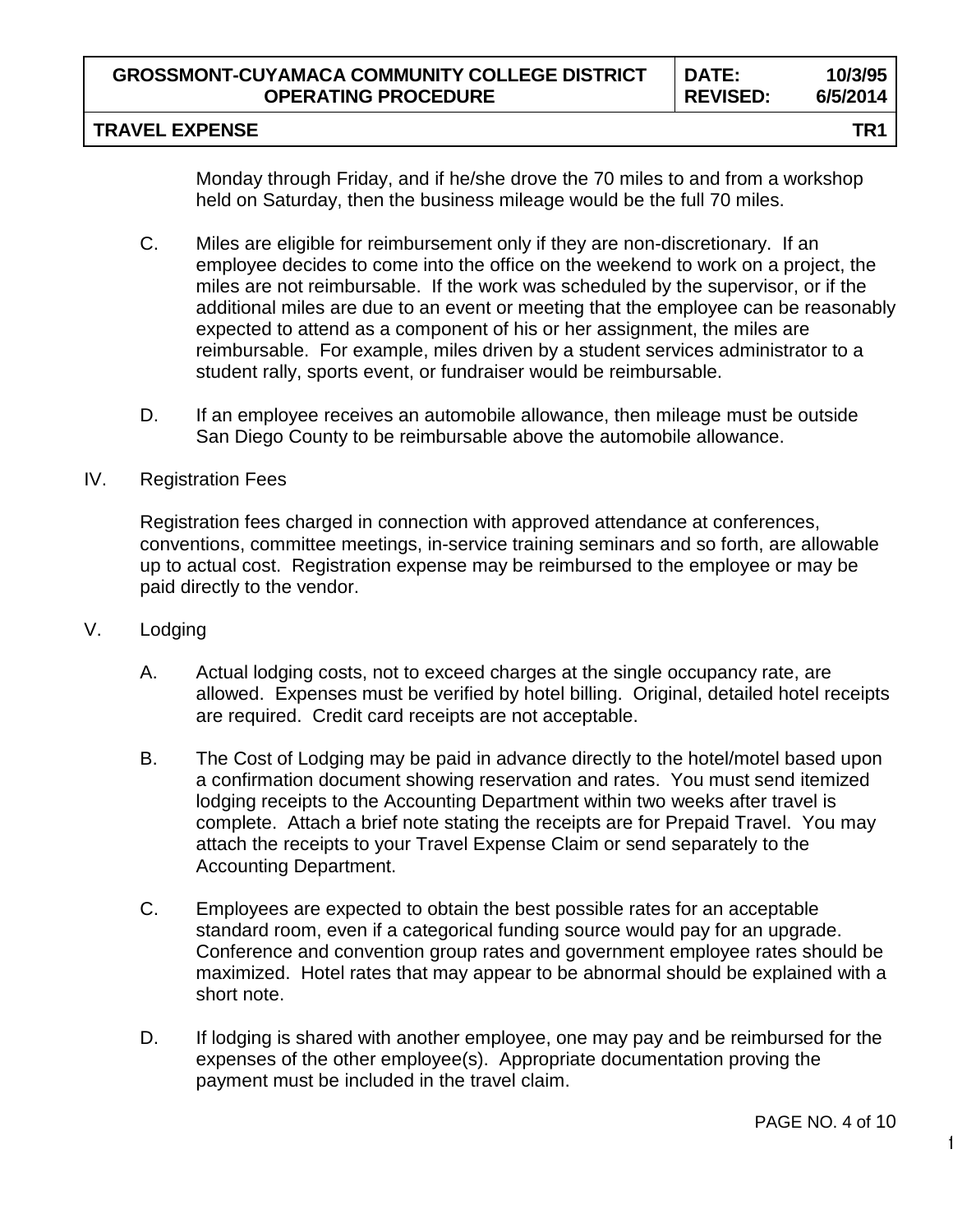### **TRAVEL EXPENSE TR1**

- E. When an employee shares lodging facilities with a non-district person (e.g., spouse, children, etc.), reimbursement is limited to single occupancy rate. All reimbursement claims for such instances must include the rate for single occupancy in addition to the original hotel receipt.
- F. When an employee shares lodging facilities with a non-district person who will be reimbursed by his/her own employer, reimbursement will be 50 percent of the double occupancy rate.

### VI. Meals

- A. Reimbursement for meals not covered by conference fees will be for an employee's actual meal expense up to \$55 per day. This is not a blanket stipend of \$55 per day; reimbursement will be for reasonable expenses only and receipts are required. In the rare circumstance when it is not possible to obtain a receipt, attach a written explanation.
- B. A District employee may not be reimbursed for the purchase of an alcoholic beverage.
- C. District employees are authorized to pay for the meals of other employees. A receipt for these meals is required. The names of the other employees must be listed on the travel expense claim, and budget accounts to be charged identified. The other employees will not be reimbursed for the same meal (the cost of the meal will be deducted from their daily allowance).
- D. District employees are authorized to pay for an occasional meal of a non-District employee above the \$55 per day limit if the meal is closely related to District business. An explanation must be attached that includes:
	- 1. Name of non-employee
	- 2. Event
	- 3. Relationship to District business.
- VII. Miscellaneous Expenses
	- A. Reimbursable business-related miscellaneous travel expenses essential to the transaction of official college business are reimbursable to the employee, when reasonably incurred. Such expenses include:
		- 1. Minor supplies, postage, and reproduction costs
		- 2. Porter service or incidentals up to \$15 per day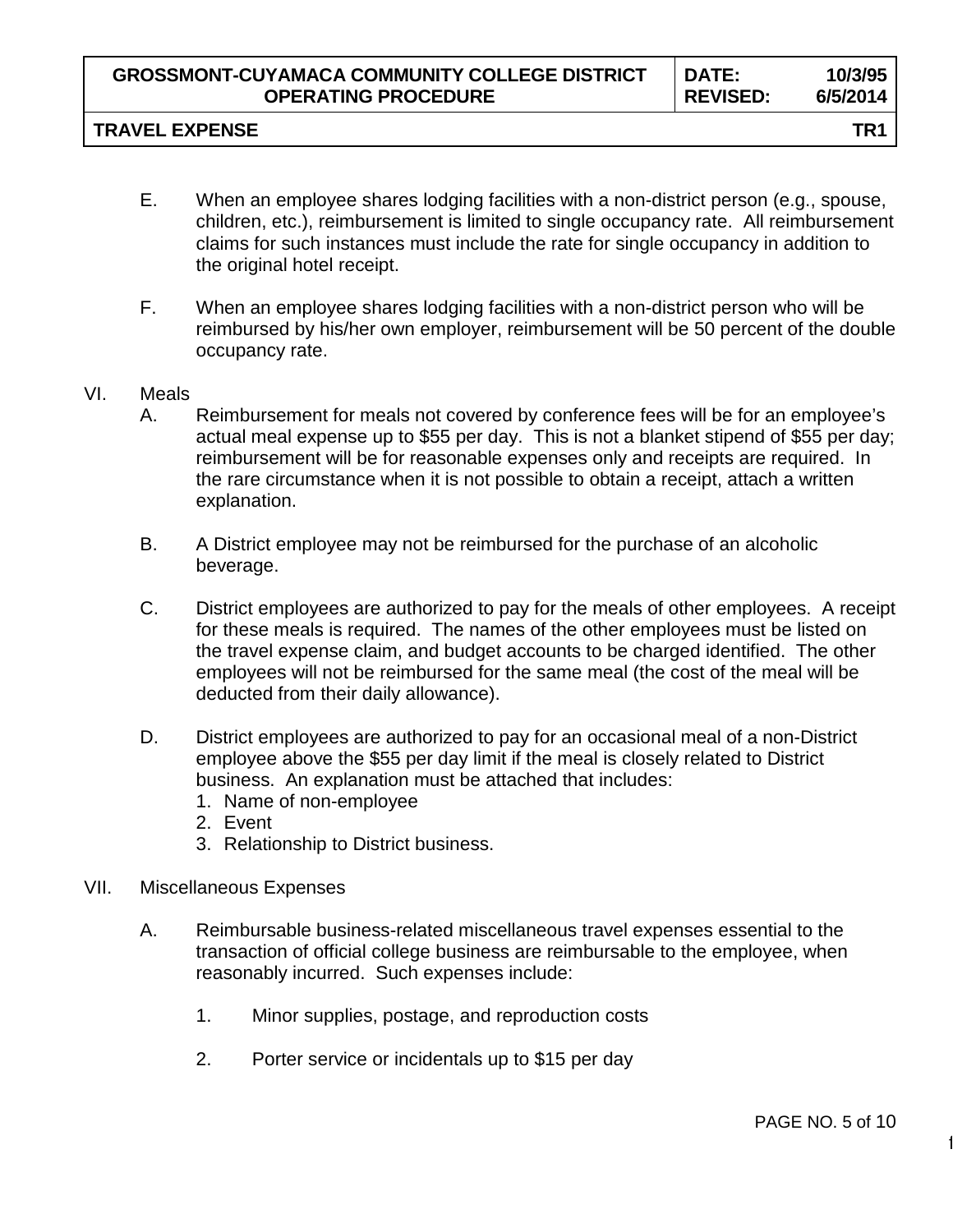- 
- 3. Telephone, including computer on-line charges, and FAX charges incurred in conducting college/District business.
- B. Reimbursable personal expenses some expenses which are usually considered personal may be reimbursed when the expenses are incurred solely due to the business travel. For example, reasonable personal phone calls to family or significant others may be reimbursed because the calls would not have been necessary if the employee were not traveling. There is not a set limit on the cost per call, or per day, but any personal calls costing over \$10 should be noted to the approving administrator.
- C. Non-reimbursable expenses include:
	- 1. Entertainment expense, radio or television rental, in-room movie rentals and other items of similar nature; transportation to or from places of entertainment and similar facilities
	- 2. Conference arranged leisure tours or personal side trip expenses
	- 3. Personal telephone calls, except as noted in VII, B.
	- 4. Individual membership dues or fees
	- 5. Traffic or parking citations while using a private, college or rental vehicle
	- 6. Lodging or subsistence for extra travel time incurred if employee travels to a destination for his/her own convenience in advance of the necessary time of arrival. He/she shall not be paid for extra time if he/she remains at the destination following an official meeting or work assignment whenever it is for his/her own convenience
- VIII. Receipts
	- A. Detailed receipts are required for meals, lodging, conference registration, car storage or parking (in excess of \$5) and method of travel (e.g. plane, train).
	- B. Receipts are not required for miscellaneous expenses up to \$15 per day, or for taxi, ferry, and telephone calls.
	- C. Receipts must be submitted for meals if a District employee pays for the meal of another employee in order to be reimbursed for the amount of expenditure. The names of the other employee(s) must be listed on the claim.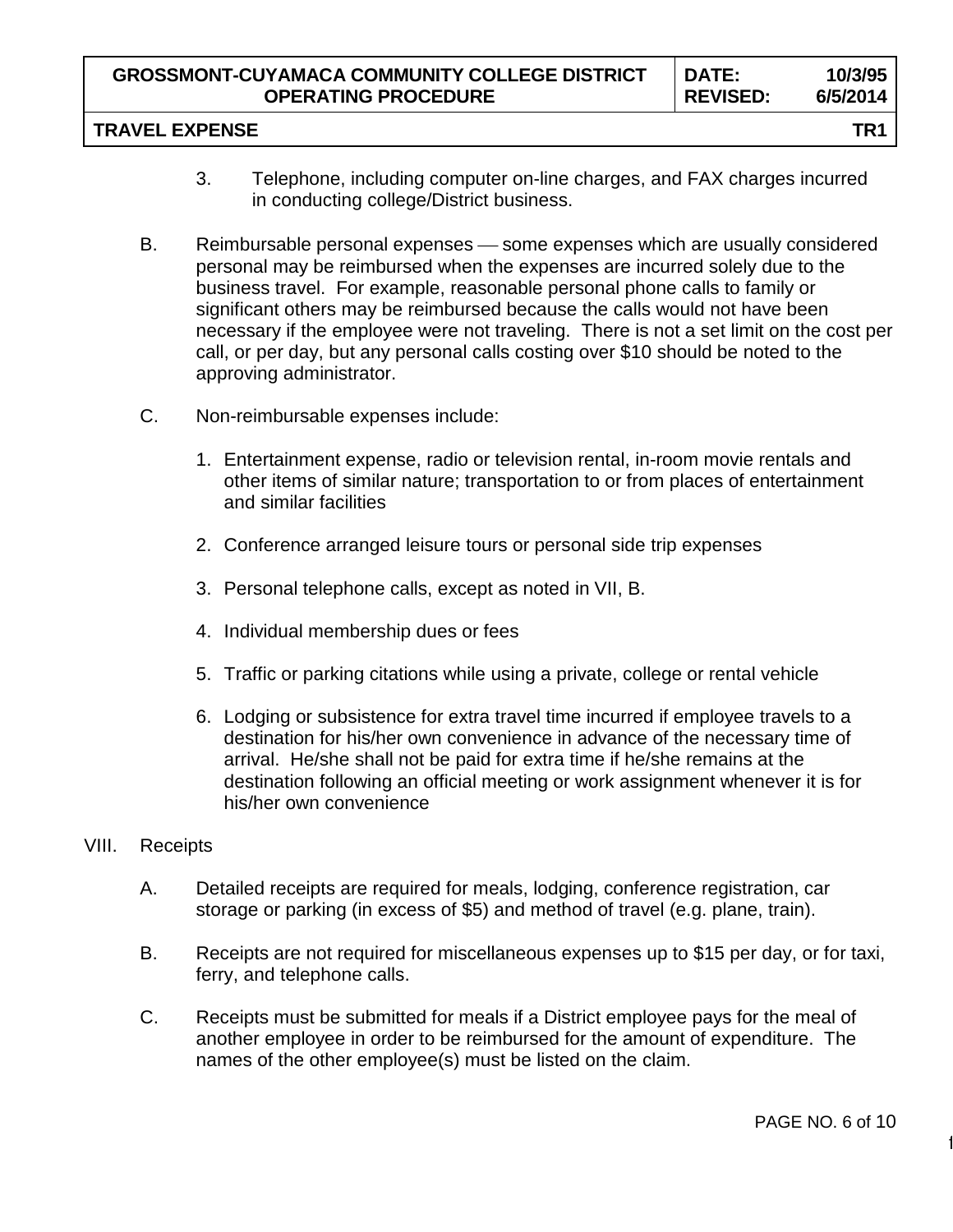## IX. Salary Status During Travel

- A. A regular employee who is authorized to attend an approved event is in regular salary status for the duration of the absence from his/her normal work assignment. Additional compensation may be allowed for off-campus travel only if a classified non-exempt employee is directed by his/her supervisor to travel beyond the normal workweek.
- B. Temporary or hourly employees may be compensated for time spent on district assignments authorized prior to the event.
- X. Credit Card Payment of Motor Vehicle Expenses

Oil company credit cards may be checked out to employees or board members for the purchase of petroleum products for use in district vehicles only. For each trip only one credit card will be issued to each district employee or Board member responsible for a district vehicle. Only district employees or board members may sign for district purchases. District credit cards may not be used to charge fuel or other items for privately owned vehicles.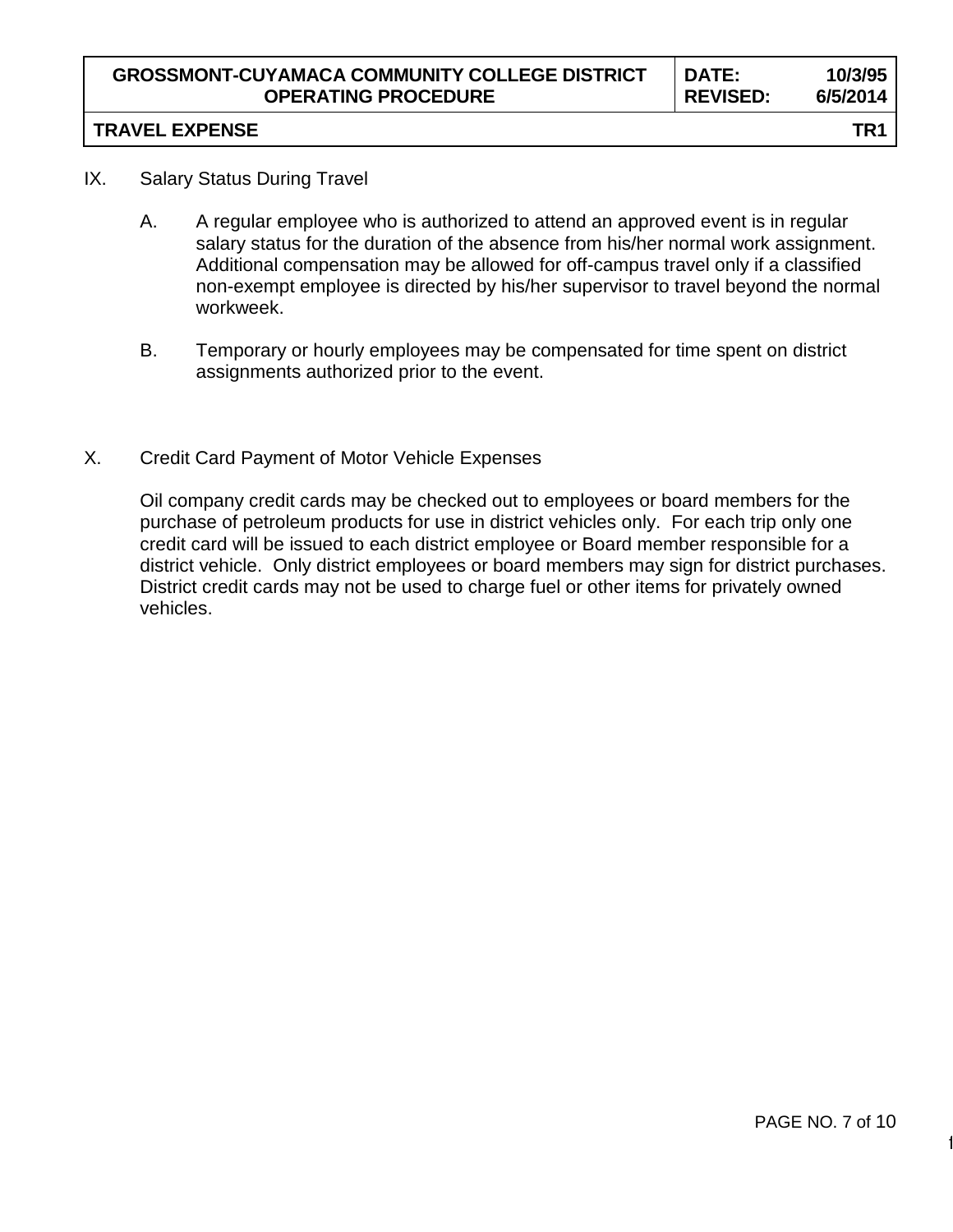## **TRAVEL EXPENSE TR1**

|                | <b>STEP TASK PERFORMED BY</b> | <b>DESCRIPTION</b>                                                                                                                                                                                                                                                                                                                                                                                                                                                                         |
|----------------|-------------------------------|--------------------------------------------------------------------------------------------------------------------------------------------------------------------------------------------------------------------------------------------------------------------------------------------------------------------------------------------------------------------------------------------------------------------------------------------------------------------------------------------|
| 1              | <b>Traveler</b>               | <b>Advance Preparation</b><br>Review travel expense guidelines and definitions.<br>Determine optimal travel mode. Make<br>arrangements for substitute staffing if necessary.                                                                                                                                                                                                                                                                                                               |
| $\overline{2}$ | Traveler                      | <b>Make Travel Arrangements</b><br>If necessary, contact Campus Business Office or<br>District Business Office for correct procedure for air<br>transportation reservations or car rental. Obtaining<br>estimated cost figures is necessary prior to filling<br>out the Activity Request Form.                                                                                                                                                                                             |
| 3              | Traveler                      | <b>Submit Activity Attendance Request</b><br>Obtain Request for Attendance at Off-Campus<br>Activity, form TR3-F1, from the site Business<br>Office. Submit to Dean/Director/Supervisor prior to<br>the date of the activity for local non-routine events<br>and all out-of-town Travel (form TR3-F1 is not<br>required for routine, calendared, local, or official<br>activities.) For further information, refer to District<br>Operating Procedure TR3, Off-Campus Activity<br>Request. |
|                |                               | The Request for Attendance at Off-Campus Activity<br>form TR3.f1 is not required for the Governing Board<br>and the Chancellor.                                                                                                                                                                                                                                                                                                                                                            |
|                |                               | If the travel will be reimbursed by an outside<br>agency, note the agency to be billed on the<br>Request for Attendance at Off-Campus Activity<br>form.                                                                                                                                                                                                                                                                                                                                    |
| 4              | Supervisor/Dean/Director      | <b>Initial Review</b><br>Review request and if approved, route to the<br>President, Vice Chancellor or Chancellor as<br>appropriate. It may be determined that additional<br>approvals are required for categorical program<br>requests.                                                                                                                                                                                                                                                   |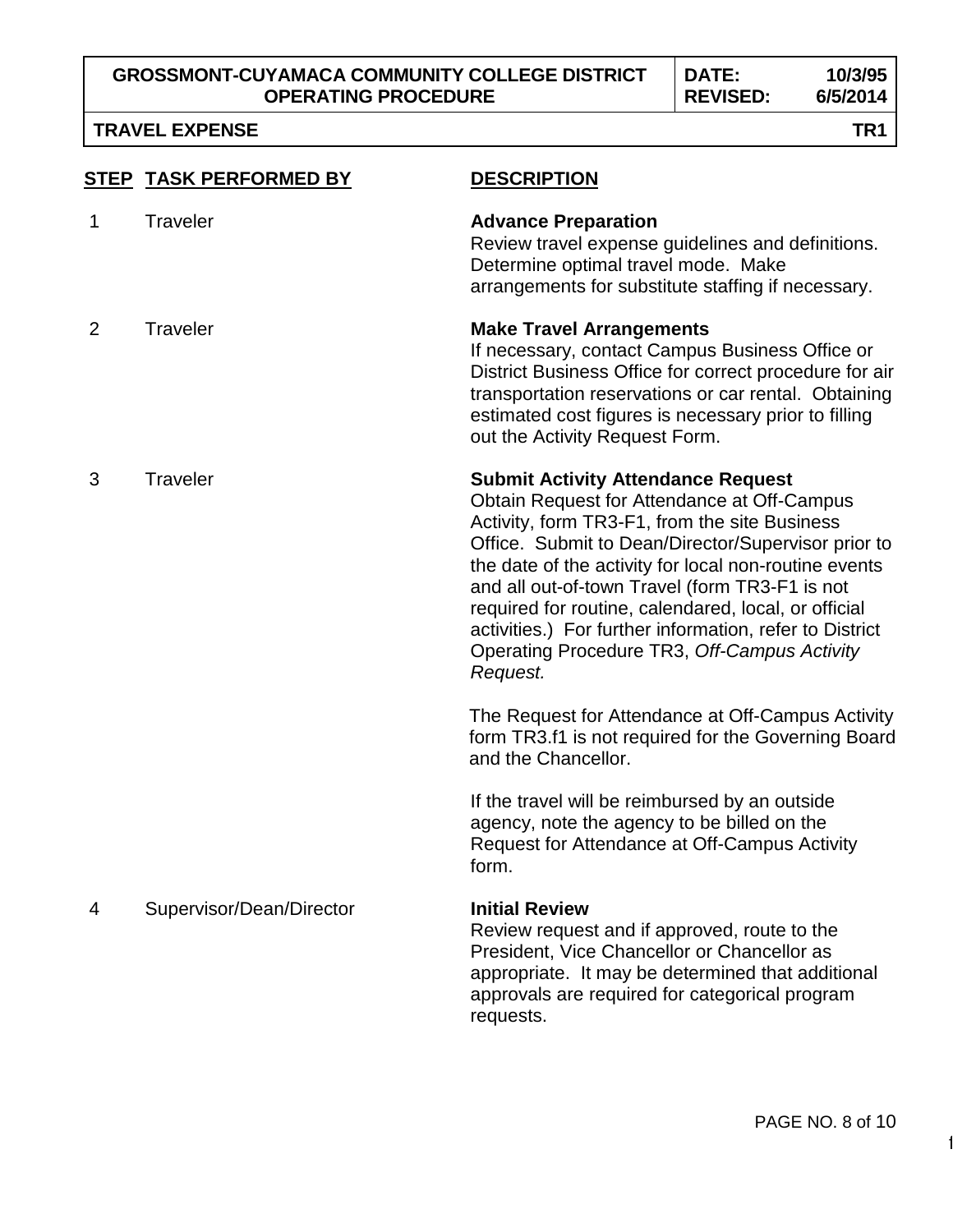**REVISED: 6/5/2014**

**DATE: 10/3/95**

|    | TR <sub>1</sub><br><b>TRAVEL EXPENSE</b> |                                                                                                                                                                                                                                                                                                                                                                               |  |  |  |
|----|------------------------------------------|-------------------------------------------------------------------------------------------------------------------------------------------------------------------------------------------------------------------------------------------------------------------------------------------------------------------------------------------------------------------------------|--|--|--|
| 5  | President/Vice Chancellor/Chancellor     | <b>Approval Determination</b><br>Review request and if approved, sign, and route to<br>appropriate Site Business Office for processing.                                                                                                                                                                                                                                       |  |  |  |
| 6  | <b>Site Business Office</b>              | <b>Perform Pre-travel Processing</b><br>File approved Activity Attendance Request. If the<br>only anticipated travel expense is mileage on a<br>personal vehicle, return blank Mileage Expense<br>Claim Employee's Car to the Traveler. If other<br>expenses are expected, return a Travel Expense<br>Claim to the Traveler along with their copy of the<br>activity request. |  |  |  |
| 7  | Traveler                                 | <b>Prepare Mileage or Travel Expense Claim</b><br>Fill out applicable form and submit to<br>Supervisor/Dean/Director as appropriate. Attach<br>original receipts as necessary.                                                                                                                                                                                                |  |  |  |
|    |                                          | If lodging prepayments were made, see V.<br>Lodging, section B above for receipt requirements.                                                                                                                                                                                                                                                                                |  |  |  |
| 8  | Supervisor/Dean/Director                 | <b>Review Expense Claim</b><br>Review claim and if approved route to the site<br>Business Officer for processing.                                                                                                                                                                                                                                                             |  |  |  |
| 9  | <b>Site Business Officer</b>             | <b>Sign Travel Expense Claim</b><br>Review and verify budget. If appropriate, sign and<br>process Expense Claim. Forward to Accounting for<br>check processing.                                                                                                                                                                                                               |  |  |  |
| 10 | Accounting                               | <b>Cut Reimbursement Check</b><br>Process request and deliver warrant to district<br>employee, or route to the Site Business Office for<br>distribution.                                                                                                                                                                                                                      |  |  |  |
|    |                                          | If travel expenses will be paid by an outside agency<br>or project, bill the agency for reimbursement of<br>expenses.                                                                                                                                                                                                                                                         |  |  |  |
| 11 | <b>Site Business Office</b>              | <b>Deliver Reimbursement Check</b><br>Record warrant number and send notice to the<br>employee that the check is available.                                                                                                                                                                                                                                                   |  |  |  |